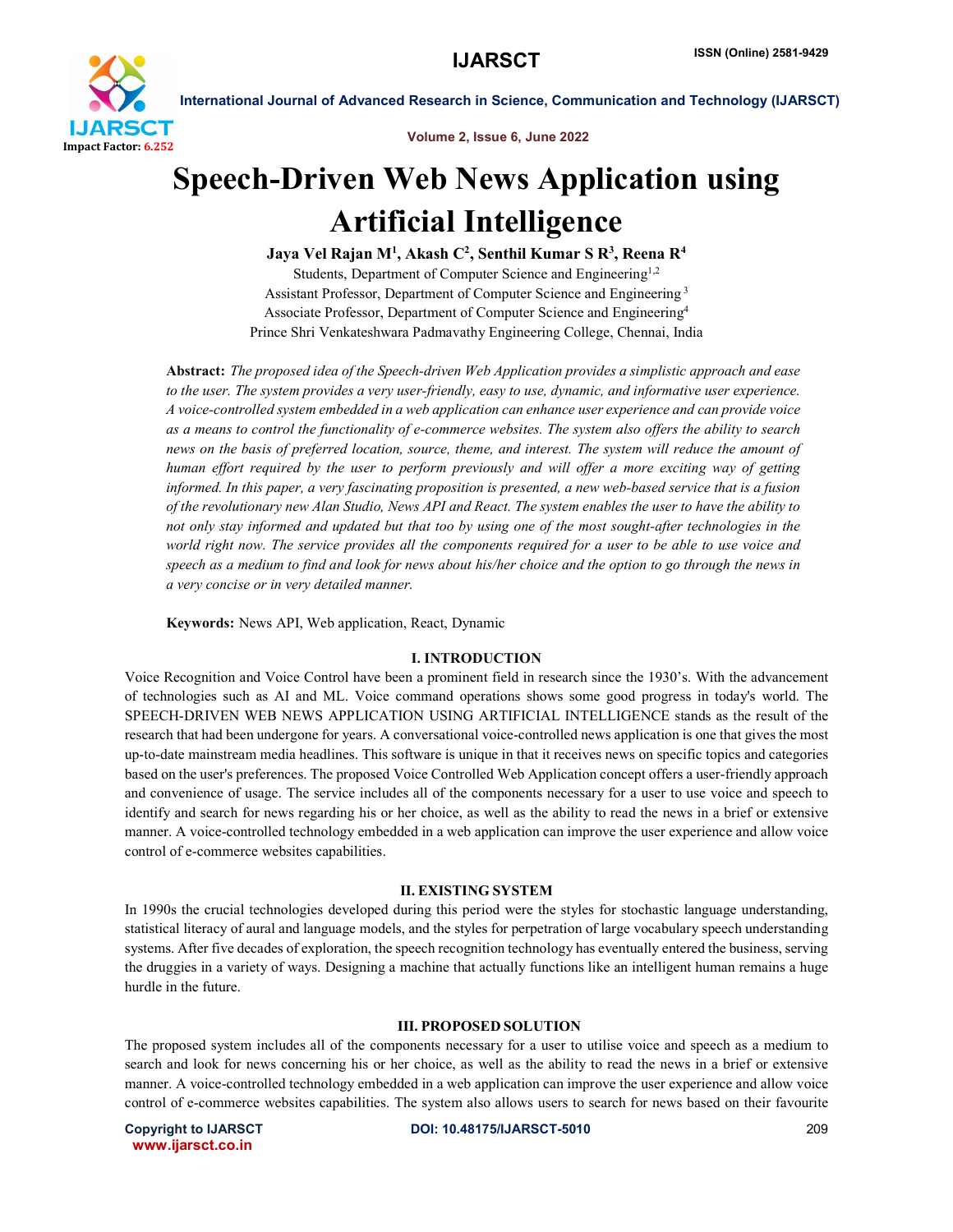

International Journal of Advanced Research in Science, Communication and Technology (IJARSCT)

#### Volume 2, Issue 6, June 2022

area, source, theme, or interest. The system offers a user-friendly, simple-to-use, dynamic, and instructive experience. The system enables the user to not only keep informed and updated, but also to do so while utilising one of the most indemand technologies in the world today. The solution will reduce the amount of human effort previously required of the user and will provide a more engaging way of receiving information.



Figure 1: Data Flow Diagram

# IV. MODULE DESCRIPTION

#### 4.1 Speech-to-Text

Language modelling is a technique for distinguishing between similar-sounding words and sentences. The use of various statistical and probabilistic techniques to predict the probability of a given sequence of words appearing in a phrase is known as language modelling (LM). To establish a foundation for their word predictions, language models analyse large amounts of text data. They're used in apps that use natural language processing (NLP), particularly those that generate text. Machine translation and question answering are two of these applications.



 $P(S) = P(Where) \times P(are | Where) \times P(we | Where are) \times P(going | Where are we)$ 

www.ijarsct.co.in

Copyright to IJARSCTDOI: 10.48175/IJARSCT-5010 **210**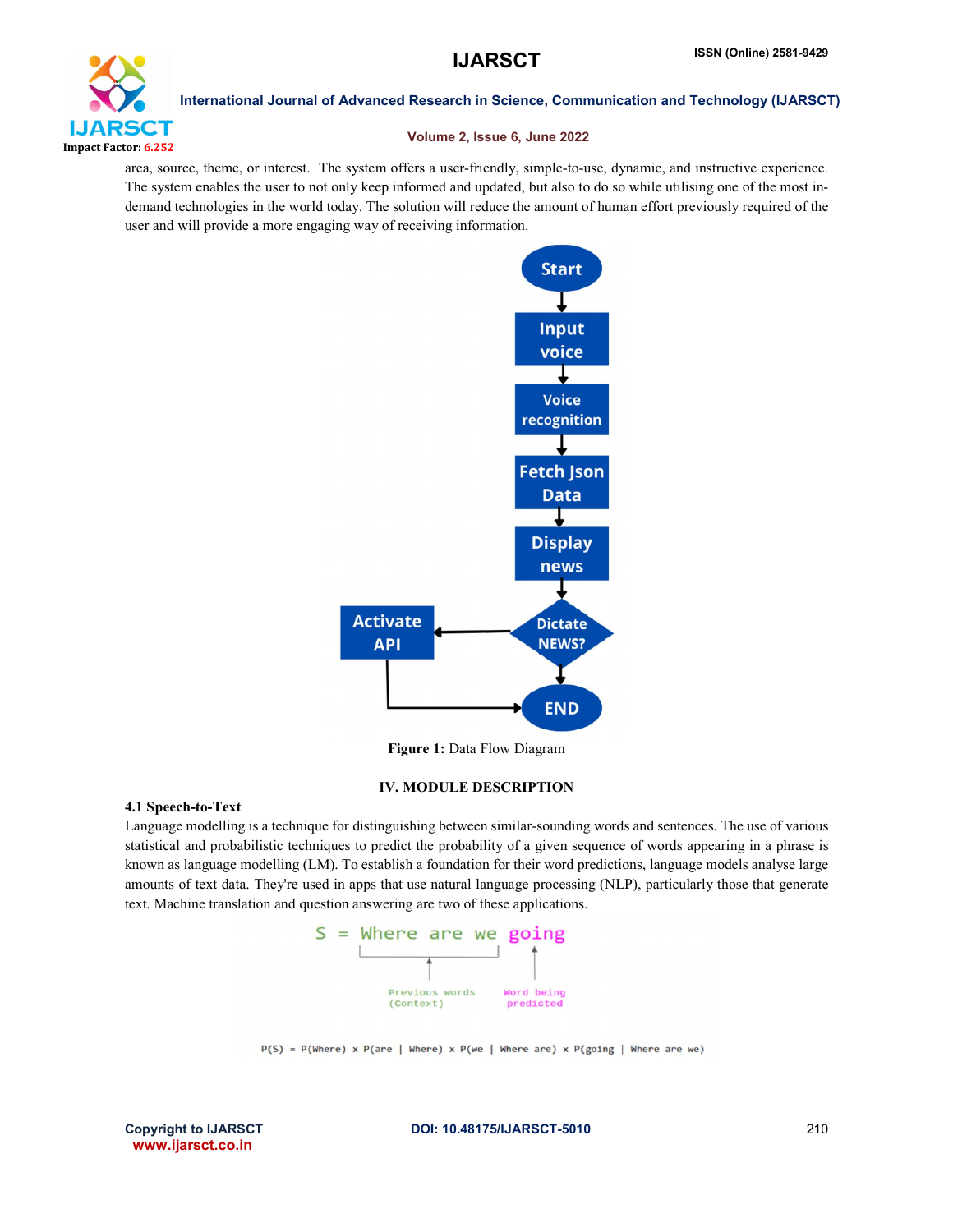

# International Journal of Advanced Research in Science, Communication and Technology (IJARSCT)

### Volume 2, Issue 6, June 2022

# 4.2 Keyword Matching

Once the words are decoded and processed these words are used as Keywords to find the latest happenings based on the input keywords. We term it here as Keyword Matching. The processed vocal command is given as the input to the system to retrieve the data from the internet.

# 4.3 Text-to-Speech

The information retrieved as a result of the voice command can be read as an article and can also be given a brief by the system. This is done by converting the Text to Speech. Here we take up the help of an automated computer voice that reads out the requested information. This process is the exact reverse process of the first process.

### 4.4 Display News

The information is also displayed in addition to audio output, in the same window as a result of the vocal command processing. The news are displayed in a tiled format which makes it easier to the user to get a glimpse of the news by reading the headlines on the tile.



# Figure 2: Use Case Diagram



Figure 3: Architecture Diagram

# V. CONCLUSION

In the last 5 to 10 years, speech recognition technology has advanced dramatically. Various application systems based on the progress have been developed employing dictation and spoken dialogue technologies. Information extraction and retrieval is one of the most significant applications. Broadcast news can be automatically indexed using speech recognition technology, resulting in a wide range of options for interactively viewing news archives. Automatic speech recognition will continue to find uses, such as meeting/conference summary, automatic closed captioning, and interpreting telephone, because speech is the most natural and efficient way of communication between humans.

Speech recognition is predicted to become the primary input device for the "wearable" computers that are currently being researched. We must tackle a number of issues in order to make these applications a reality. The most prominent question

www.ijarsct.co.in